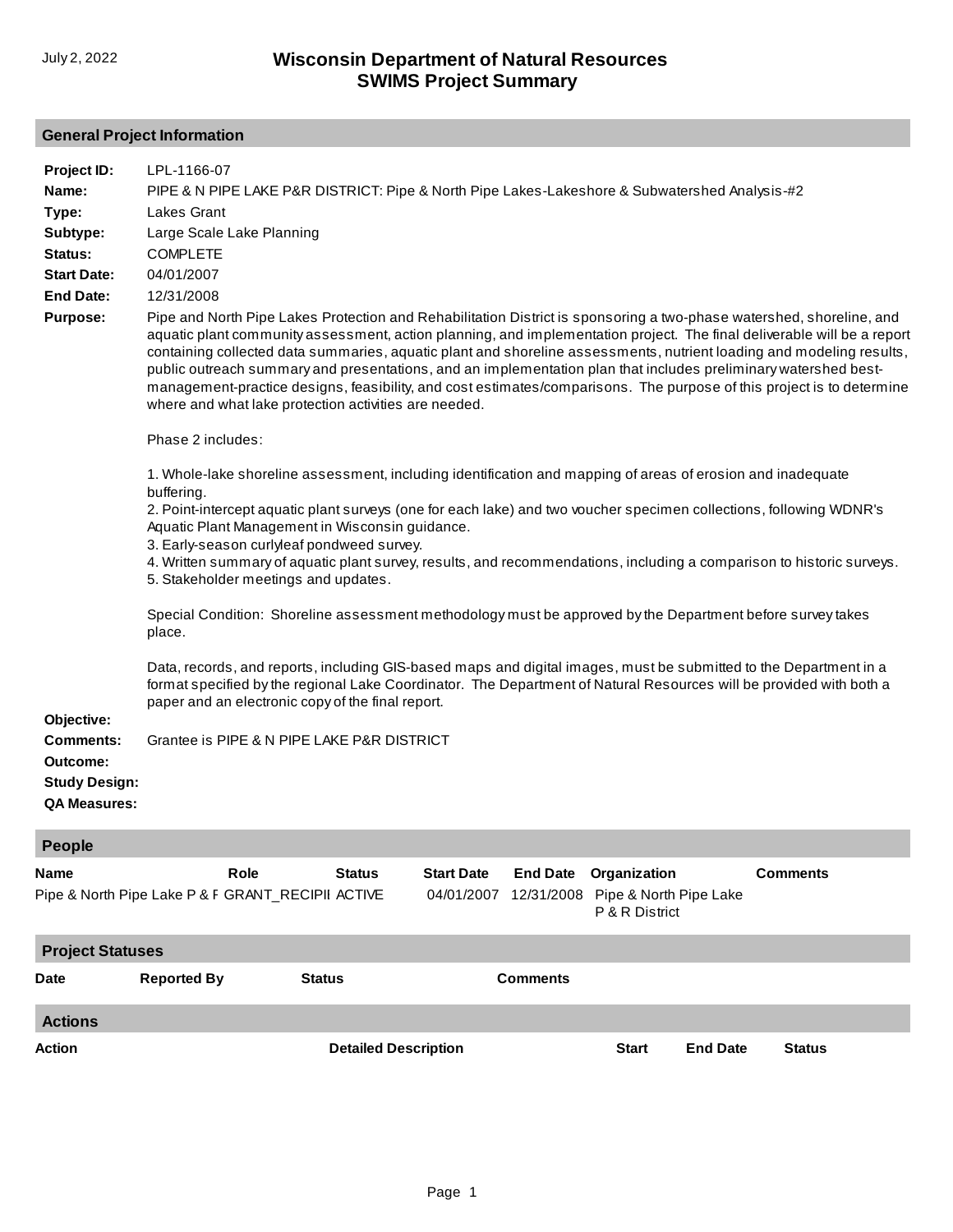## **SWIMS Project Summary** July 2, 2022 **Wisconsin Department of Natural Resources**

| Action        | <b>Detailed Description</b>                                                                                                                                                                                                                                                                                                                                                                                                                                                                                                                                                                                      | <b>Start</b>                                                      | <b>End Date</b> | <b>Status</b> |  |  |
|---------------|------------------------------------------------------------------------------------------------------------------------------------------------------------------------------------------------------------------------------------------------------------------------------------------------------------------------------------------------------------------------------------------------------------------------------------------------------------------------------------------------------------------------------------------------------------------------------------------------------------------|-------------------------------------------------------------------|-----------------|---------------|--|--|
| Grant Awarded | Rehabilitation District is sponsoring a two-<br>phase watershed, shoreline, and aquatic<br>plant community assessment, action<br>planning, and implementation project. The<br>final deliverable will be a report containing<br>collected data summaries, aquatic plant<br>and shoreline assessments, nutrient<br>loading and modeling results, public<br>outreach summary and presentations, and<br>an implementation plan that includes<br>preliminary watershed best-management-<br>practice designs, feasibility, and cost<br>estimates/comparisons. The purpose of<br>this project is to determine where and | Pipe and North Pipe Lakes Protection and 04/01/2007<br>12/31/2008 |                 |               |  |  |
|               | what lake protection activities are needed.<br>Phase 2 includes:                                                                                                                                                                                                                                                                                                                                                                                                                                                                                                                                                 |                                                                   |                 |               |  |  |
|               | 1. Whole-lake shoreline assessment,<br>including identification and mapping of<br>areas of erosion and inadequate buffering.<br>2. Point-intercept aquatic plant surveys<br>(one for each lake) and two voucher<br>specimen collections, following WDNR's<br>Aquatic Plant Management in Wisconsin<br>guidance.<br>3. Early-season curlyleaf pondweed<br>survey.<br>4. Written summary of aquatic plant survey,<br>results, and recommendations, including<br>a comparison to historic surveys.<br>5. Stakeholder meetings and updates.                                                                          |                                                                   |                 |               |  |  |
|               | Special Condition: Shoreline assessment<br>methodology must be approved by the<br>Department before survey takes place.                                                                                                                                                                                                                                                                                                                                                                                                                                                                                          |                                                                   |                 |               |  |  |
|               | Data, records, and reports, including GIS-<br>based maps and digital images, must be<br>submitted to the Department in a format<br>specified by the regional Lake Coordinator.<br>The Department of Natural Resources will<br>be provided with both a paper and an<br>electronic copy of the final report.                                                                                                                                                                                                                                                                                                       |                                                                   |                 |               |  |  |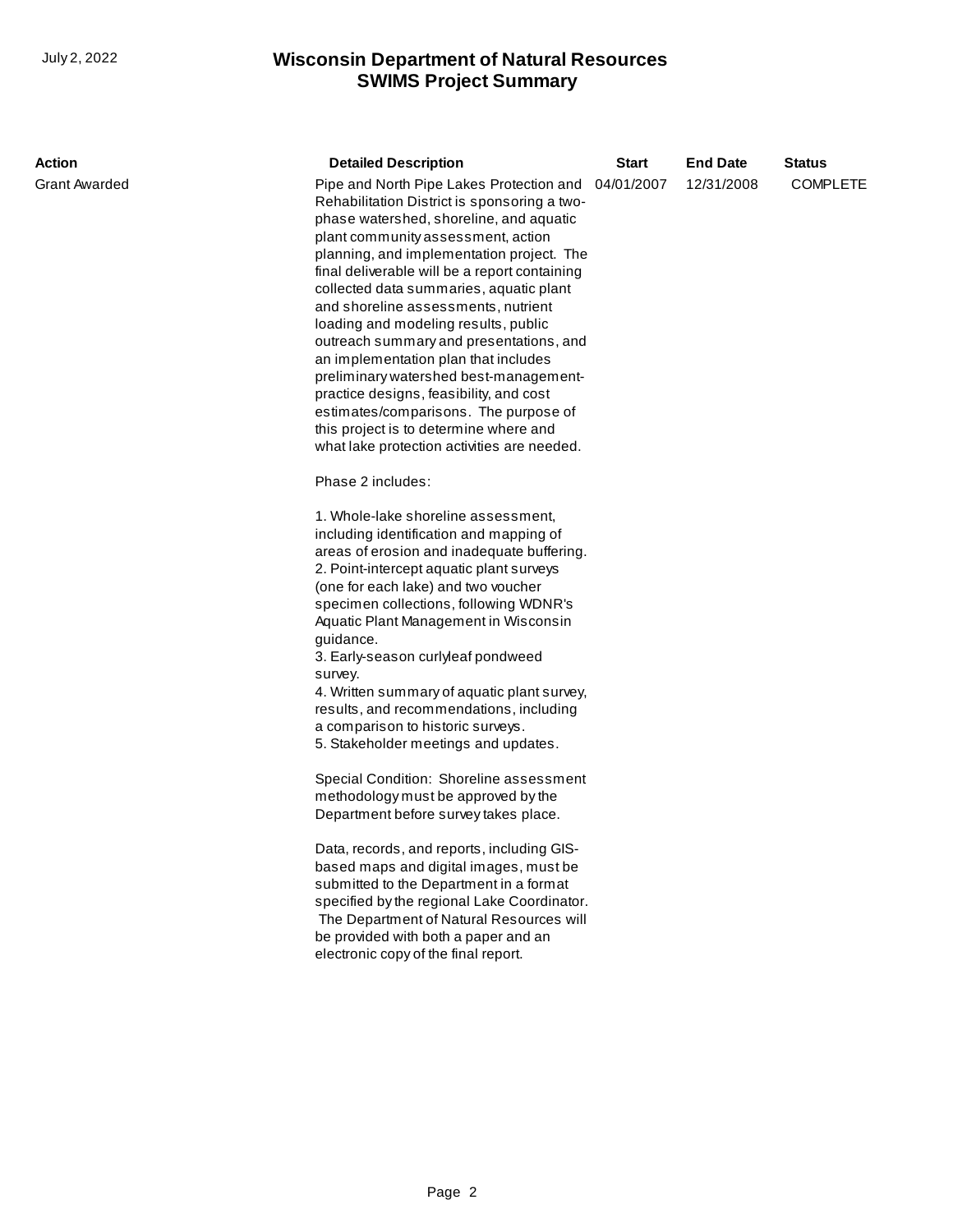## **SWIMS Project Summary** July 2, 2022 **Wisconsin Department of Natural Resources**

| <b>Action</b>                                                                                                                   | <b>Detailed Description</b>                                                                                                                                                                                                                                                                                                                                                                                                                                                                                                                                                                                                                                                                                                                                                                                                                                                                                                                                                                                                                                                                                                                                                                                                                                                                                                                                                                                                                                                                                                                                                                                                                                                                                                                                             | <b>Start</b>                                         | <b>End Date</b>          | <b>Status</b>                                                            |
|---------------------------------------------------------------------------------------------------------------------------------|-------------------------------------------------------------------------------------------------------------------------------------------------------------------------------------------------------------------------------------------------------------------------------------------------------------------------------------------------------------------------------------------------------------------------------------------------------------------------------------------------------------------------------------------------------------------------------------------------------------------------------------------------------------------------------------------------------------------------------------------------------------------------------------------------------------------------------------------------------------------------------------------------------------------------------------------------------------------------------------------------------------------------------------------------------------------------------------------------------------------------------------------------------------------------------------------------------------------------------------------------------------------------------------------------------------------------------------------------------------------------------------------------------------------------------------------------------------------------------------------------------------------------------------------------------------------------------------------------------------------------------------------------------------------------------------------------------------------------------------------------------------------------|------------------------------------------------------|--------------------------|--------------------------------------------------------------------------|
| <b>Grant Awarded</b><br>Watershed Mapping or Assessment<br>Watershed Mapping or Assessment<br>Shoreland Monitoring, Assessment, | Pipe and North Pipe Lakes Protection and<br>Rehabilitation District is sponsoring a two-<br>phase watershed, shoreline, and aquatic<br>plant community assessment, action<br>planning, and implementation project. The<br>final deliverable will be a report containing<br>collected data summaries, aquatic plant<br>and shoreline assessments, nutrient<br>loading and modeling results, public<br>outreach summary and presentations, and<br>an implementation plan that includes<br>preliminary watershed best-management-<br>practice designs, feasibility, and cost<br>estimates/comparisons. The purpose of<br>this project is to determine where and<br>what lake protection activities are needed.<br>Phase 2 includes:<br>1. Whole-lake shoreline assessment,<br>including identification and mapping of<br>areas of erosion and inadequate buffering.<br>2. Point-intercept aquatic plant surveys<br>(one for each lake) and two voucher<br>specimen collections, following WDNR's<br>Aquatic Plant Management in Wisconsin<br>guidance.<br>3. Early-season curlyleaf pondweed<br>survey.<br>4. Written summary of aquatic plant survey,<br>results, and recommendations, including<br>a comparison to historic surveys.<br>5. Stakeholder meetings and updates.<br>Special Condition: Shoreline assessment<br>methodology must be approved by the<br>Department before survey takes place.<br>Data, records, and reports, including GIS-<br>based maps and digital images, must be<br>submitted to the Department in a format<br>specified by the regional Lake Coordinator.<br>The Department of Natural Resources will<br>be provided with both a paper and an<br>electronic copy of the final report.<br>18493690<br>Shoreland Monitoring, Assessment or | 04/01/2007<br>04/01/2007<br>04/01/2007<br>04/01/2007 | 12/31/2008<br>12/31/2008 | <b>COMPLETE</b><br><b>PROPOSED</b><br><b>PROPOSED</b><br><b>PROPOSED</b> |
| Inventory<br>Monitor Invasive Species                                                                                           | Inventory                                                                                                                                                                                                                                                                                                                                                                                                                                                                                                                                                                                                                                                                                                                                                                                                                                                                                                                                                                                                                                                                                                                                                                                                                                                                                                                                                                                                                                                                                                                                                                                                                                                                                                                                                               | 04/01/2007                                           | 12/31/2008               | <b>PROPOSED</b>                                                          |
|                                                                                                                                 |                                                                                                                                                                                                                                                                                                                                                                                                                                                                                                                                                                                                                                                                                                                                                                                                                                                                                                                                                                                                                                                                                                                                                                                                                                                                                                                                                                                                                                                                                                                                                                                                                                                                                                                                                                         |                                                      |                          |                                                                          |
| <b>Monitoring Stations</b>                                                                                                      |                                                                                                                                                                                                                                                                                                                                                                                                                                                                                                                                                                                                                                                                                                                                                                                                                                                                                                                                                                                                                                                                                                                                                                                                                                                                                                                                                                                                                                                                                                                                                                                                                                                                                                                                                                         |                                                      |                          |                                                                          |
| <b>Station ID</b><br><b>Name</b>                                                                                                |                                                                                                                                                                                                                                                                                                                                                                                                                                                                                                                                                                                                                                                                                                                                                                                                                                                                                                                                                                                                                                                                                                                                                                                                                                                                                                                                                                                                                                                                                                                                                                                                                                                                                                                                                                         | <b>Comments</b>                                      |                          |                                                                          |

**Assessment Units**